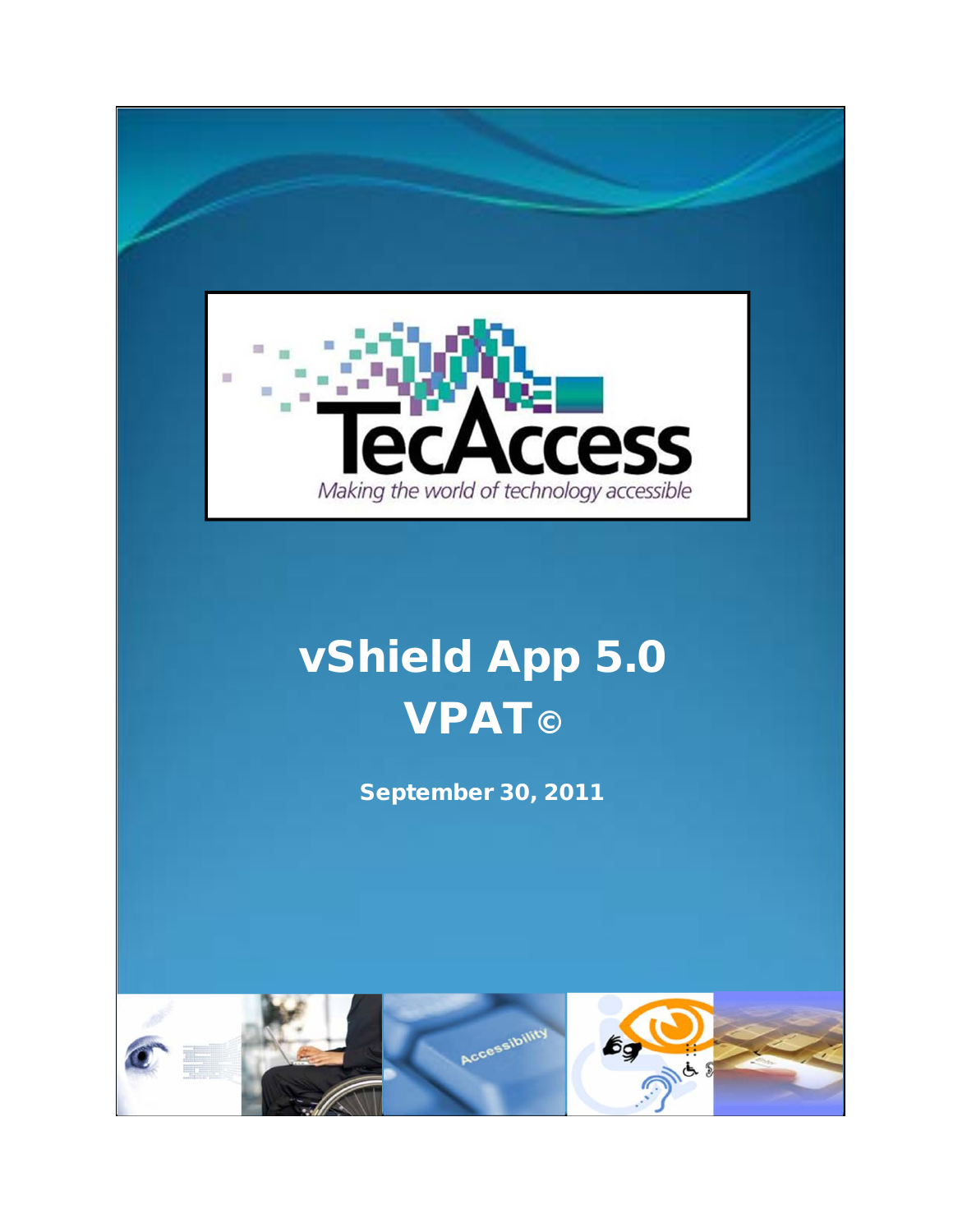

# **VPAT©**

Since the VPAT must be comprehensive, all Section 508 issues on all pages must be corrected to sustain compliance.

| <b>Criteria</b>                                                                    | <b>Supporting</b><br><b>Features</b>      | <b>Remarks and Explanations</b>                     |
|------------------------------------------------------------------------------------|-------------------------------------------|-----------------------------------------------------|
| Section 1194.21 Software Applications<br>and Operating Systems                     | <b>Supports with</b><br><b>Exceptions</b> | Please refer to the 1194.21 section for<br>details. |
| Section 1194.22 Web-based Intranet<br>and Internet Information and<br>Applications | <b>Supports with</b><br><b>Exceptions</b> | Please refer to the 1194.22 section for<br>details. |
| Section 1194.23 Telecommunications<br>Products                                     | Not Applicable                            | Not Applicable                                      |
| Section 1194.24 Video and Multi-<br>media Products                                 | Not Applicable                            | Not Applicable                                      |
| Section 1194.25 Self-Contained,<br>Closed Products                                 | Not Applicable                            | Not Applicable                                      |
| Section 1194.26 Desktop and Portable<br>Computers                                  | Not Applicable                            | Not Applicable                                      |
| Section 1194.31 Functional<br>Performance Criteria                                 | <b>Supports with</b><br><b>Exceptions</b> | Please refer to the 1194.31 section for<br>details. |
| Section 1194.41 Information,<br>Documentation, and Support                         | <b>Supports</b>                           | Please refer to the 1194.41 section for<br>details. |

#### **Support Levels**

| <b>Support Level</b>                                       | <b>Description</b>                                                                                                                                                               |
|------------------------------------------------------------|----------------------------------------------------------------------------------------------------------------------------------------------------------------------------------|
| <b>Supports</b>                                            | Use this language when you determine the product<br>fully meets the letter and intent of the Criteria.                                                                           |
| <b>Supports with Exceptions/Minor</b><br><b>Exceptions</b> | Use this language when you determine the product<br>does not fully meet the letter and intent of the<br>Criteria, but provides some level of access relative to<br>the Criteria. |
| <b>Supports through Equivalent</b><br><b>Facilitation</b>  | Use this language when you have identified an<br>alternate way to meet the intent of the Criteria or<br>when the product does not fully meet the intent of<br>lthe Criteria.     |

TecAccess LLC 2410 Granite Ridge Road Building A, Unit 1 Rockville, VA 23146 **CONFIDENTIAL AND PROPRIETARY**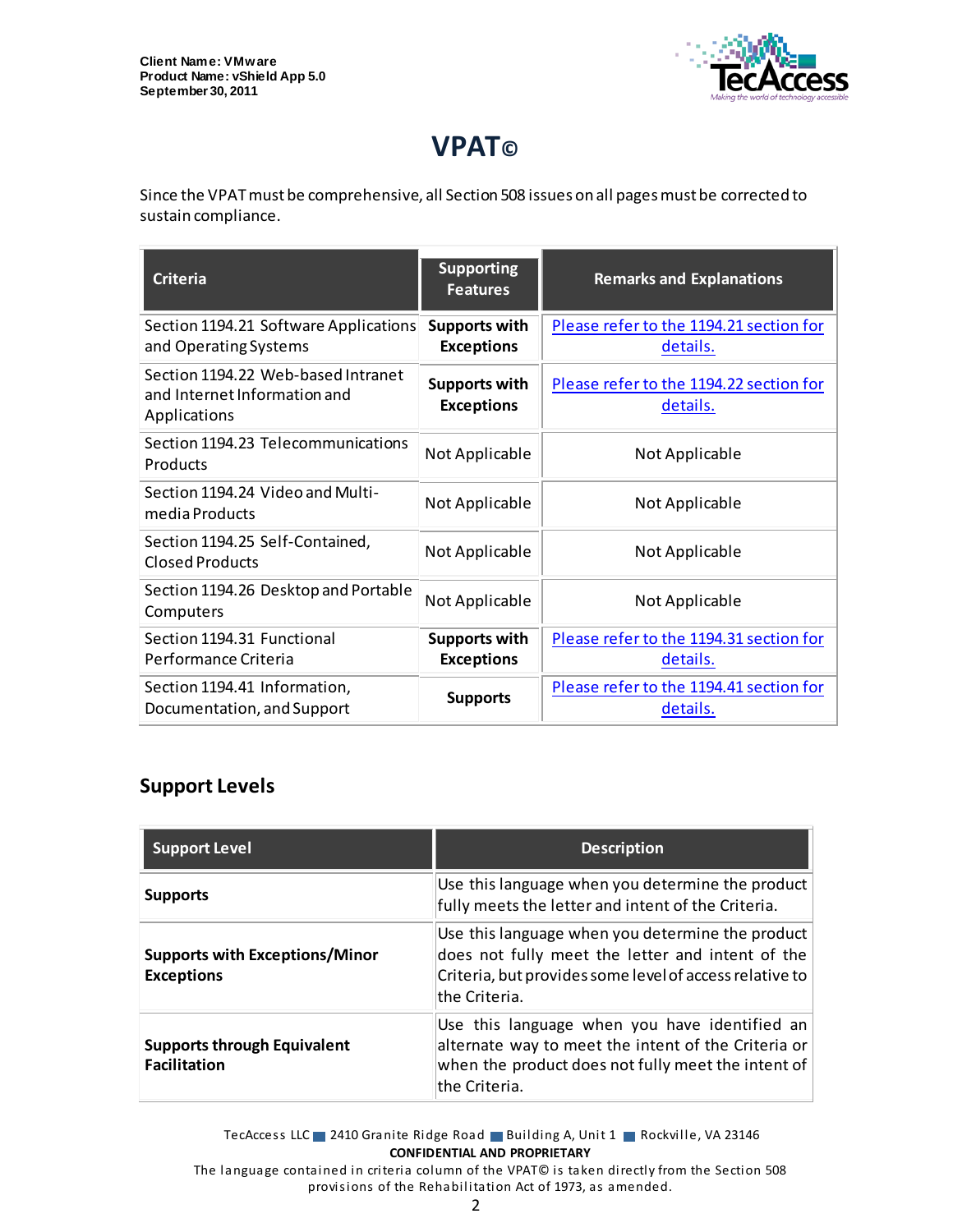

| <b>Support Level</b>                                                | <b>Description</b>                                                                                                                                                                                                                                                                                                                                  |
|---------------------------------------------------------------------|-----------------------------------------------------------------------------------------------------------------------------------------------------------------------------------------------------------------------------------------------------------------------------------------------------------------------------------------------------|
| Supports when combined with<br><b>Compatible AT</b>                 | Use this language when you determine the product<br>fully meets the letter and intent of the Criteria when<br>used in combination with Compatible Assistive<br>Technology ("AT"). For example, many software<br>programs can provide speech output when<br>combined with a compatible screen reader<br>(commonly used AT for people who are blind). |
| <b>Does Not Support</b>                                             | Use this language when you determine the product<br>does not meet the letter or intent of the Criteria.                                                                                                                                                                                                                                             |
| <b>Not Applicable</b>                                               | Use this language when you determine the Criteria<br>does not apply to the specific product.                                                                                                                                                                                                                                                        |
| Not Applicable - Fundamental<br><b>Alteration Exception Applies</b> | Use this language when you determine a<br>Fundamental Alteration of the product would be<br>required to meet the Criteria (see the access board's<br>standards for the definition of "fundamental<br>alteration").                                                                                                                                  |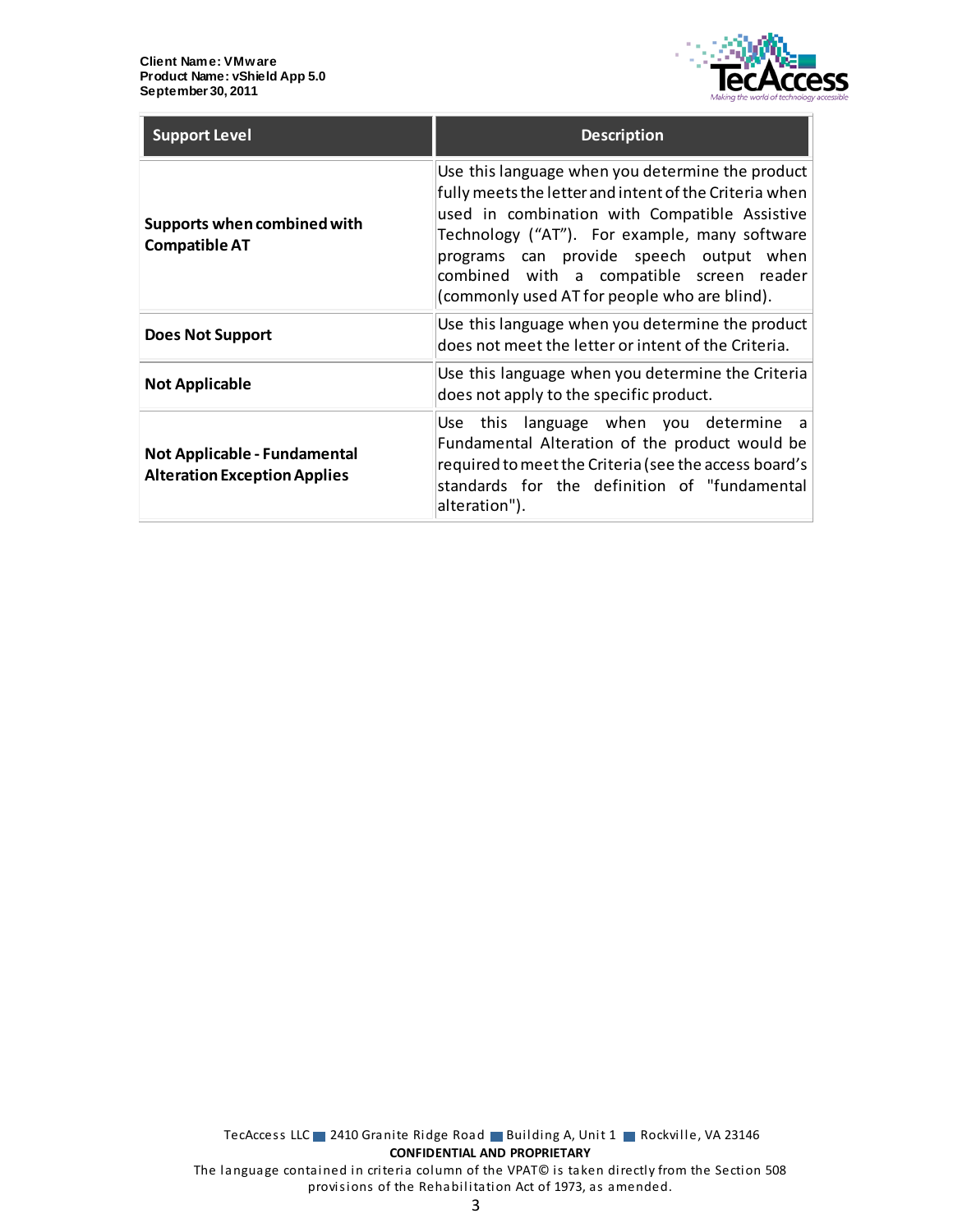

# <span id="page-3-0"></span>**§1194.21 Software Applications and Operating Systems**

| <b>Criteria</b>                                                                                                                                                                                                                                                                                                                                                                                                                                                                                                                                                                                      | <b>Support Level</b>                      | <b>Remarks and Explanations</b>                                                                                                                                                                                                                                                                                                                                                                                                                                       |
|------------------------------------------------------------------------------------------------------------------------------------------------------------------------------------------------------------------------------------------------------------------------------------------------------------------------------------------------------------------------------------------------------------------------------------------------------------------------------------------------------------------------------------------------------------------------------------------------------|-------------------------------------------|-----------------------------------------------------------------------------------------------------------------------------------------------------------------------------------------------------------------------------------------------------------------------------------------------------------------------------------------------------------------------------------------------------------------------------------------------------------------------|
| (a) When software is designed to<br>run on a system that has a<br>keyboard, product functions shall<br>be executable from a keyboard<br>where the function itself or the<br>result of performing a function<br>can be discerned textually.                                                                                                                                                                                                                                                                                                                                                           | <b>Supports with</b><br><b>Exceptions</b> | Interfaces are keyboard accessible with<br>some exceptions. A mouse or other<br>pointing device is required to reach,<br>activate and/or select.<br>JAWS users<br>activate<br>cannot<br>buttons<br>under<br>"Networking", options from dropdown<br>menus and subsequent radio buttons in<br>groups. Both JAWS and keyboard-only<br>users cannot activate sort selectors of<br>column headers, accordion interfaces,<br>entries in data tables and "Help"<br>tooltips. |
| (b) Applications shall not disrupt<br>or disable activated features of<br>other products that are identified<br>as accessibility features, where<br>those features are developed and<br>documented according to industry<br>standards. Applications also shall<br>not disrupt or disable activated<br>features of any operating system<br>that are identified as accessibility<br>features where the application<br>programming interface for those<br>accessibility features has been<br>documented by the manufacturer<br>of the operating system and is<br>available to the product<br>developer. | <b>Does Not Support</b>                   | The Flex components of vShield 5.0<br>cause interference with activated or<br>available accessibility features of other<br>products or operating systems.                                                                                                                                                                                                                                                                                                             |
| (c) A well-defined on-screen<br>indication of the current focus<br>shall be provided that moves<br>among interactive interface<br>elements as the input focus<br>changes. The focus shall be<br>programmatically exposed so that<br>Assistive Technology can track<br>focus and focus changes. (Related<br>to well-defined focus control<br>which will also be visually<br>indicative).                                                                                                                                                                                                              | <b>Supports</b>                           | The current focus can be tracked visually<br>or through assistive technologies. For<br>example, JAWS follows focus changes<br>synchronously.                                                                                                                                                                                                                                                                                                                          |

TecAccess LLC 2410 Granite Ridge Road Building A, Unit 1 Rockville, VA 23146 **CONFIDENTIAL AND PROPRIETARY**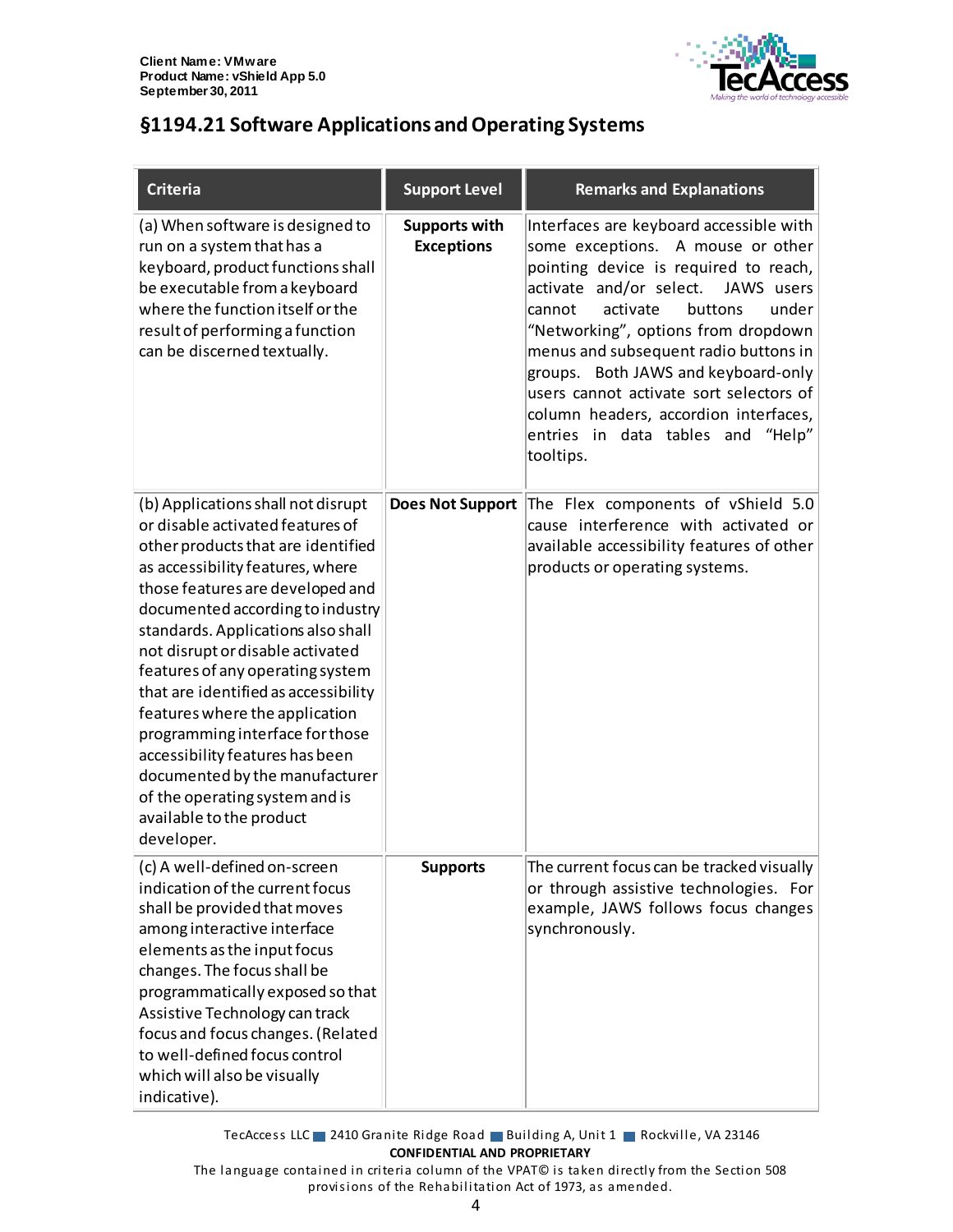

| <b>Criteria</b>                                                                                                                                                                                                                                                                                            | <b>Support Level</b>                      | <b>Remarks and Explanations</b>                                                                                                                                                                                                                                                          |
|------------------------------------------------------------------------------------------------------------------------------------------------------------------------------------------------------------------------------------------------------------------------------------------------------------|-------------------------------------------|------------------------------------------------------------------------------------------------------------------------------------------------------------------------------------------------------------------------------------------------------------------------------------------|
| (d) Sufficient information about a<br>user interface element including<br>the identity, operation and state<br>of the element shall be available<br>to Assistive Technology. When an<br>image represents a program<br>element, the information<br>conveyed by the image must also<br>be available in text. | <b>Supports with</b><br><b>Exceptions</b> | interfaces<br>Some<br>and/or<br>graphic<br>components do not have information<br>exposed to<br>assistive technologies.<br>Exceptions include many buttons, all<br>column headers and entries in data<br>tables and accordion interfaces.                                                 |
| (e) When bitmap images are used<br>to identify controls, status<br>indicators, or other programmatic<br>elements, the meaning assigned<br>to those images shall be<br>consistent throughout an<br>application's performance.                                                                               | <b>Supports</b>                           | Images to identify user interfaces and<br>other components have<br>consistent<br>meanings throughout vShield App 5.0.                                                                                                                                                                    |
| (f) Textual information shall be<br>provided through operating<br>system functions for displaying<br>text. The minimum information<br>that shall be made available is text<br>content, text input caret location,<br>and text attributes.                                                                  | <b>Supports with</b><br><b>Exceptions</b> | vShield<br>5.0<br>allows<br>textual<br>App<br>information to be provided through<br>operating system functions with some<br>JAWS does not read the<br>exceptions.<br>name of any dialog window when it is<br>launched.                                                                   |
| (g) Applications shall not override<br>user selected contrast and color<br>selections and other individual<br>display attributes.                                                                                                                                                                          | <b>Does Not Support</b>                   | vShield App 5.0 does not honor user-<br>selected display attributes.                                                                                                                                                                                                                     |
| (h) When animation is displayed,<br>the information shall be<br>displayable in at least one non-<br>animated presentation mode at<br>the option of the user.<br>(Animation)                                                                                                                                | <b>Not Applicable</b>                     | <b>vShield</b><br>5.0<br>does<br>have<br>App<br>not<br>animation.                                                                                                                                                                                                                        |
| (i) Color coding shall not be used<br>as the only means of conveying<br>information, indicating an action,<br>prompting a response, or<br>distinguishing a visual element.                                                                                                                                 | <b>Supports with</b><br><b>Exceptions</b> | vShield App 5.0<br>has textual and/or<br>implemented<br>programmatically<br>equivalents<br>when<br>color-conveyed<br>information is displayed to indicate an<br>action, identify an element, or require a<br>response, with some exceptions. Form<br>fields that have errors are in red. |

TecAccess LLC 2410 Granite Ridge Road Building A, Unit 1 Rockville, VA 23146 **CONFIDENTIAL AND PROPRIETARY**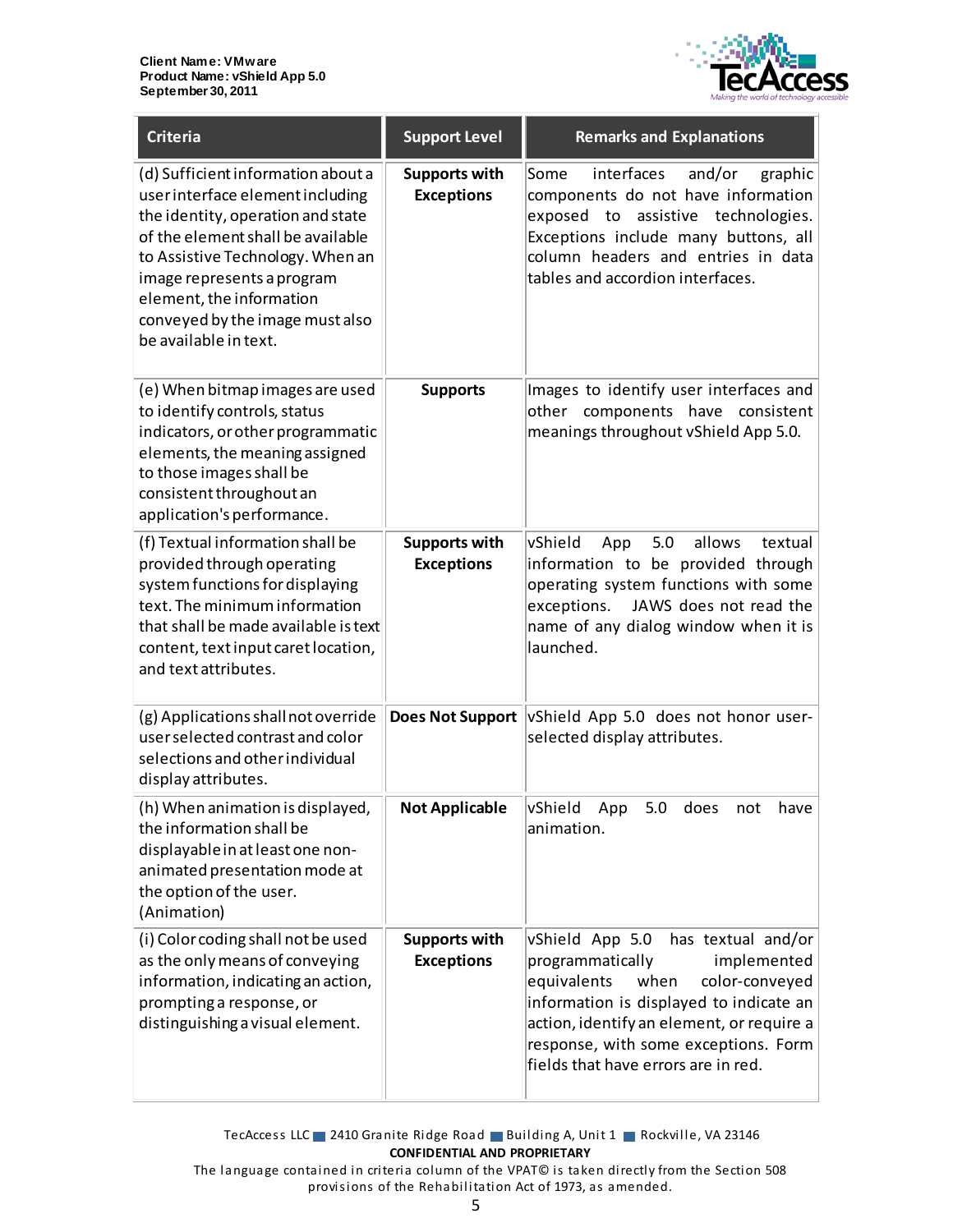

| <b>Criteria</b>                                                                                                                                                                                                                                                     | <b>Support Level</b>               | <b>Remarks and Explanations</b>                                                                                                                                        |
|---------------------------------------------------------------------------------------------------------------------------------------------------------------------------------------------------------------------------------------------------------------------|------------------------------------|------------------------------------------------------------------------------------------------------------------------------------------------------------------------|
| (j) When a product permits a user<br>to adjust color and contrast<br>settings, a variety of color<br>selections capable of producing a<br>range of contrast levels shall be<br>provided.                                                                            | <b>Not Applicable</b>              | vShield App 5.0 does not have settings<br>to adjust color contrast.                                                                                                    |
| (k) Software shall not use flashing<br>or blinking text, objects, or other<br>elements having a flash or blink<br>frequency greater than 2 Hz and<br>lowerthan 55 Hz.                                                                                               | <b>Supports</b>                    | vShield App 5.0 does not have content<br>that flashes or blinks with a frequency<br>greater than 2 Hz and lower than 55 Hz.                                            |
| (I) When electronic forms are<br>used, the form shall allow people<br>using Assistive Technology to<br>access the information, field<br>elements, and functionality<br>required for completion and<br>submission of the form, including<br>all directions and cues. | Supports with<br><b>Exceptions</b> | Assistive technologies, such as screen<br>readers, may not identify and navigate<br>to all of the form elements in the<br>application to complete and submit<br>forms. |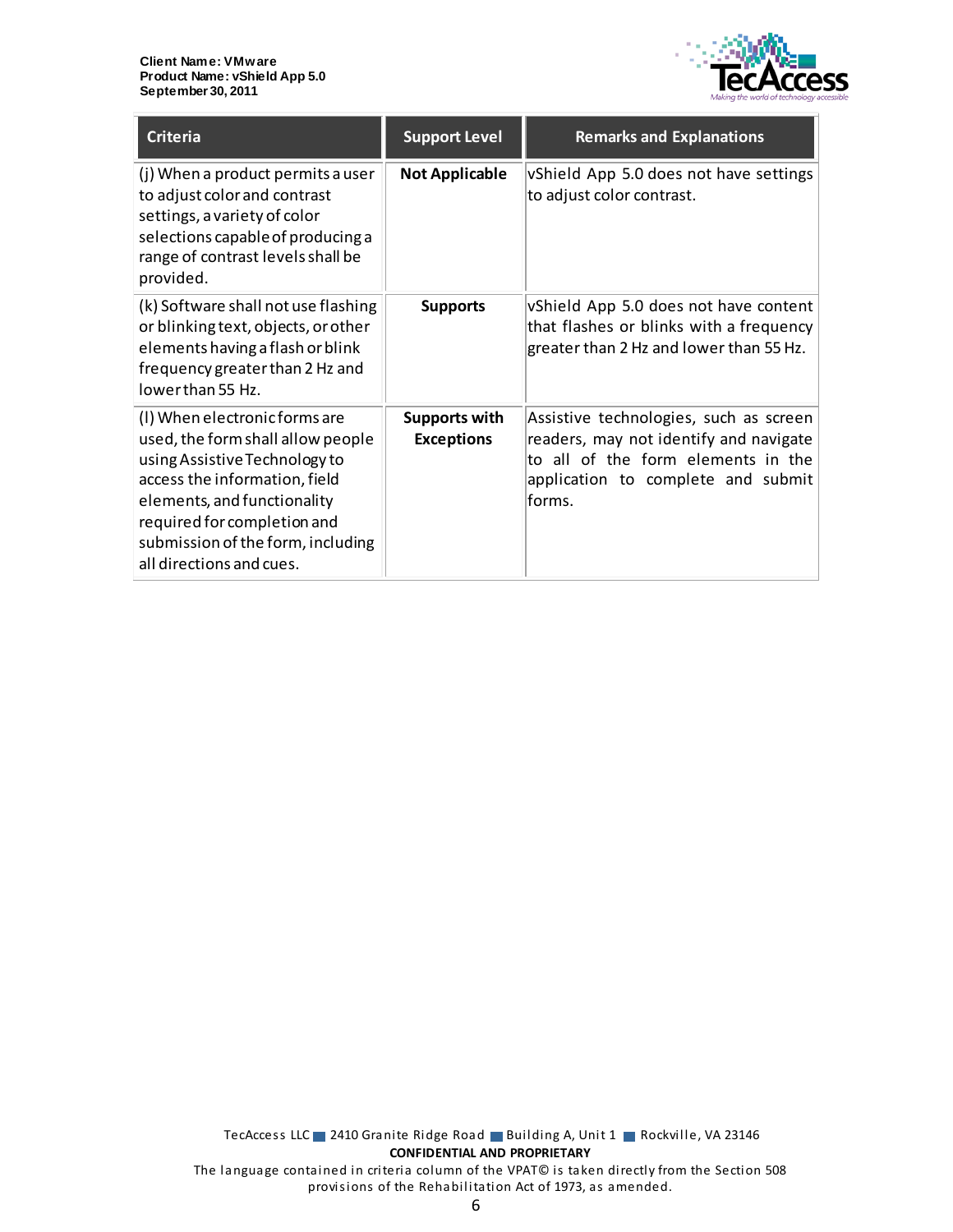

# <span id="page-6-0"></span>**§ 1194.22 Web-based Intranet and Internet Information and Applications**

| <b>Criteria</b>                                                                                                                                                          | <b>Support Level</b>                      | <b>Remarks and Explanations</b>                                                                                                                                                                                                                                                                                           |
|--------------------------------------------------------------------------------------------------------------------------------------------------------------------------|-------------------------------------------|---------------------------------------------------------------------------------------------------------------------------------------------------------------------------------------------------------------------------------------------------------------------------------------------------------------------------|
| (a) A text equivalent for every<br>non-text element shall be<br>provided (e.g., via "alt",<br>"longdesc", or in element<br>content).                                     | <b>Supports with</b><br><b>Exceptions</b> | Text equivalents for non-text elements<br>are available to comprehend content<br>and to aid in navigation, with some<br>Except for graphic<br>exceptions.<br>interfaces in the Help section, all other<br>graphic interfaces and decorative<br>images do not have text equivalents or<br>have incorrect text equivalents. |
| (b) Equivalent alternatives for any<br>multimedia presentation shall be<br>synchronized with the<br>presentation.                                                        | <b>Not Applicable</b>                     | Webpages do not have multimedia<br>presentations.                                                                                                                                                                                                                                                                         |
| (c) Web pages shall be designed<br>so that all information conveyed<br>with color is also available without<br>color, for example from context or<br>markup.             | <b>Supports with</b><br><b>Exceptions</b> | When color conveys information, text<br>and/or programmatically implemented<br>equivalents are provided, with some<br>exceptions.<br>Exceptions<br>include<br>selected tabs.                                                                                                                                              |
| (d) Documents shall be organized<br>so they are readable without<br>requiring an associated style<br>sheet.                                                              | <b>Supports with</b><br><b>Exceptions</b> | when<br>Webpages<br>readable<br>are<br>stylesheets are disabled or with user-<br>defined<br>stylesheets, with<br>some<br>exceptions. Headings do not have<br>structural markup.                                                                                                                                           |
| (e) Redundant text links shall be<br>provided for each active region of<br>a server-side image map.                                                                      | <b>Not Applicable</b>                     | vShield App 5.0 does not have server-<br>side image maps.                                                                                                                                                                                                                                                                 |
| (f) Client-side image maps shall be<br>provided instead of server-side<br>image maps except where the<br>regions cannot be defined with an<br>available geometric shape. | <b>Not Applicable</b>                     | vShield App 5.0 does not have client-<br>side image maps.                                                                                                                                                                                                                                                                 |
| (g) Row and column headers shall<br>be identified for data tables.                                                                                                       | <b>Supports with</b><br><b>Exceptions</b> | Row and column headers of data<br>tables have identifying information,<br>with some exceptions. Some column<br>headers do not have structural markup<br>or are in different tables than their<br>associated cells. Some data tables are<br>nested in form elements.                                                       |

TecAccess LLC 2410 Granite Ridge Road Building A, Unit 1 Rockville, VA 23146 **CONFIDENTIAL AND PROPRIETARY**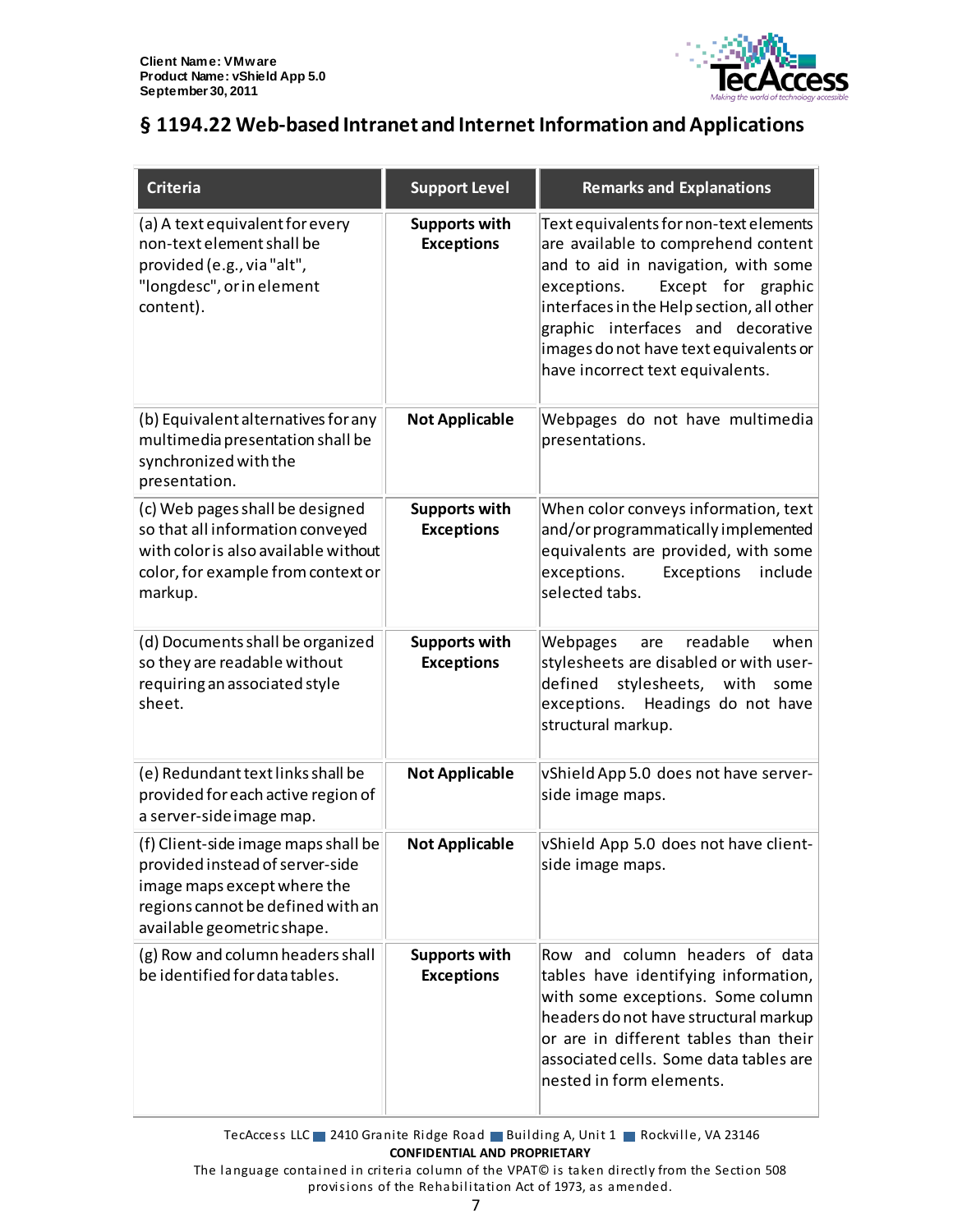

| <b>Criteria</b>                                                                                                                                                                                                                                                                                                             | <b>Support Level</b>                      | <b>Remarks and Explanations</b>                                                                                                                                                                                                                                                                                                                                                                                                   |
|-----------------------------------------------------------------------------------------------------------------------------------------------------------------------------------------------------------------------------------------------------------------------------------------------------------------------------|-------------------------------------------|-----------------------------------------------------------------------------------------------------------------------------------------------------------------------------------------------------------------------------------------------------------------------------------------------------------------------------------------------------------------------------------------------------------------------------------|
| (h) Markup shall be used to<br>associate data cells and header<br>cells for data tables that have two<br>or more logical levels of row or<br>column headers.                                                                                                                                                                | <b>Not Applicable</b>                     | vShield App 5.0 does not have data<br>tables with multi-level columns or<br>rows.                                                                                                                                                                                                                                                                                                                                                 |
| (i) Frames shall be titled with text<br>that facilitates frame identification<br>and navigation                                                                                                                                                                                                                             | <b>Does Not Support</b>                   | Title attributes are not provided to<br>help assistive technology users identify<br>and navigate to frames.                                                                                                                                                                                                                                                                                                                       |
| (j) Pages shall be designed to<br>avoid causing the screen to flicker<br>with a frequency greater than 2 Hz<br>and lower than 55 Hz.                                                                                                                                                                                        | <b>Supports</b>                           | Webpages do not have content that<br>flashes or blinks with a frequency<br>greater than 2 Hz and lower than 55<br>Hz.                                                                                                                                                                                                                                                                                                             |
| (k) A text-only page, with<br>equivalent information or<br>functionality, shall be provided to<br>make a web site comply with the<br>provisions of this part, when<br>compliance cannot be<br>accomplished in any other way.<br>The content of the text-only page<br>shall be updated whenever the<br>primary page changes. | <b>Supports</b>                           | Text-only pages are provided since<br>compliance cannot be met any other<br>way, or are not required.                                                                                                                                                                                                                                                                                                                             |
| (I) When pages utilize scripting<br>languages to display content, or to<br>create interface elements, the<br>information provided by the script<br>shall be identified with functional<br>text that can be read by Assistive<br>Technology.                                                                                 | <b>Supports with</b><br><b>Exceptions</b> | Assistive technology and keyboard<br>users can access scripted interfaces,<br>with some exceptions.<br>JAWS and<br>keyboard-only users cannot activate<br>in the<br>Configuration<br>tabs<br>pane,<br>interfaces<br>оf<br>calendars,<br>popup<br>accordion interfaces, sort selectors of<br>column headers and "Edit" links within<br>a data table.<br>JAWS users cannot<br>navigate through tree nodes in the<br>Inventory pane. |
| (m) When a web page requires<br>that an applet, plug-in or other<br>application be present on the<br>client system to interpret page<br>content, the page must provide a<br>link to a plug-in or applet that<br>complies with §1194.21(a)                                                                                   | <b>Supports</b>                           | provides links to<br>vShield App 5.0<br>accessible applets and/or plug-ins<br>whose files appear on the website.                                                                                                                                                                                                                                                                                                                  |

TecAccess LLC 2410 Granite Ridge Road Building A, Unit 1 Rockville, VA 23146 **CONFIDENTIAL AND PROPRIETARY**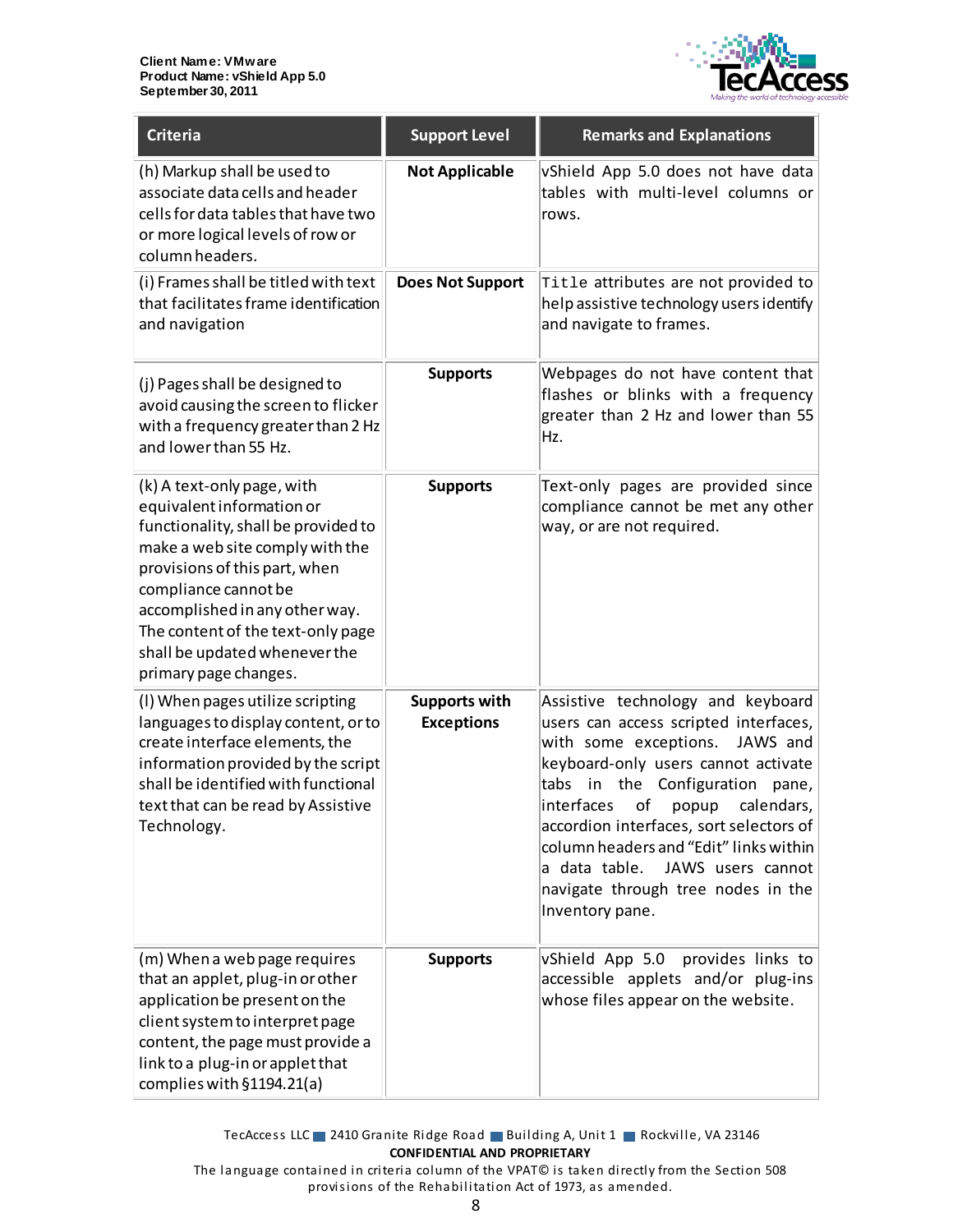

| <b>Criteria</b>                                                                                                                                                                                                                                                                                    | <b>Support Level</b>                      | <b>Remarks and Explanations</b>                                                                                                                  |
|----------------------------------------------------------------------------------------------------------------------------------------------------------------------------------------------------------------------------------------------------------------------------------------------------|-------------------------------------------|--------------------------------------------------------------------------------------------------------------------------------------------------|
| through (I).                                                                                                                                                                                                                                                                                       |                                           |                                                                                                                                                  |
| (n) When electronic forms are<br>designed to be completed on-line,<br>the form shall allow people using<br>Assistive Technology to access the<br>information, field elements, and<br>functionality required for<br>completion and submission of the<br>form, including all directions and<br>cues. | <b>Supports with</b><br><b>Exceptions</b> | Assistive technologies, such as screen<br>readers, may not identify and navigate<br>to all form elements to complete and<br>submit forms online. |
| (o) A method shall be provided<br>that permits users to skip<br>repetitive navigation links.                                                                                                                                                                                                       | <b>Does Not Support</b>                   | Assitive Technology and<br>keyboard<br>bypass<br>repetitive<br>cannot<br>users<br>navigation links.                                              |
| (p) When a timed response is<br>required, the user shall be alerted<br>and given sufficient time to<br>indicate more time is required.                                                                                                                                                             | <b>Does Not Support</b>                   | When timed responses are required,<br>the server does not alert users or<br>provide them options for extended<br>time.                           |

*Note to 1194.22: The Board interprets paragraphs (a) through (k) of this section as consistent with the following priority 1 Checkpoints of the Web Content Accessibility Guidelines 1.0 (WCAG 1.0) (May 5 1999) published by the Web Accessibility Initiative of the World Wide Web Consortium: Paragraph (a) - 1.1, (b) - 1.4, (c) - 2.1, (d) - 6.1, (e) - 1.2, (f) - 9.1, (g) - 5.1, (h) - 5.2, (i) - 12.1, (j) - 7.1, (k) - 11.4.*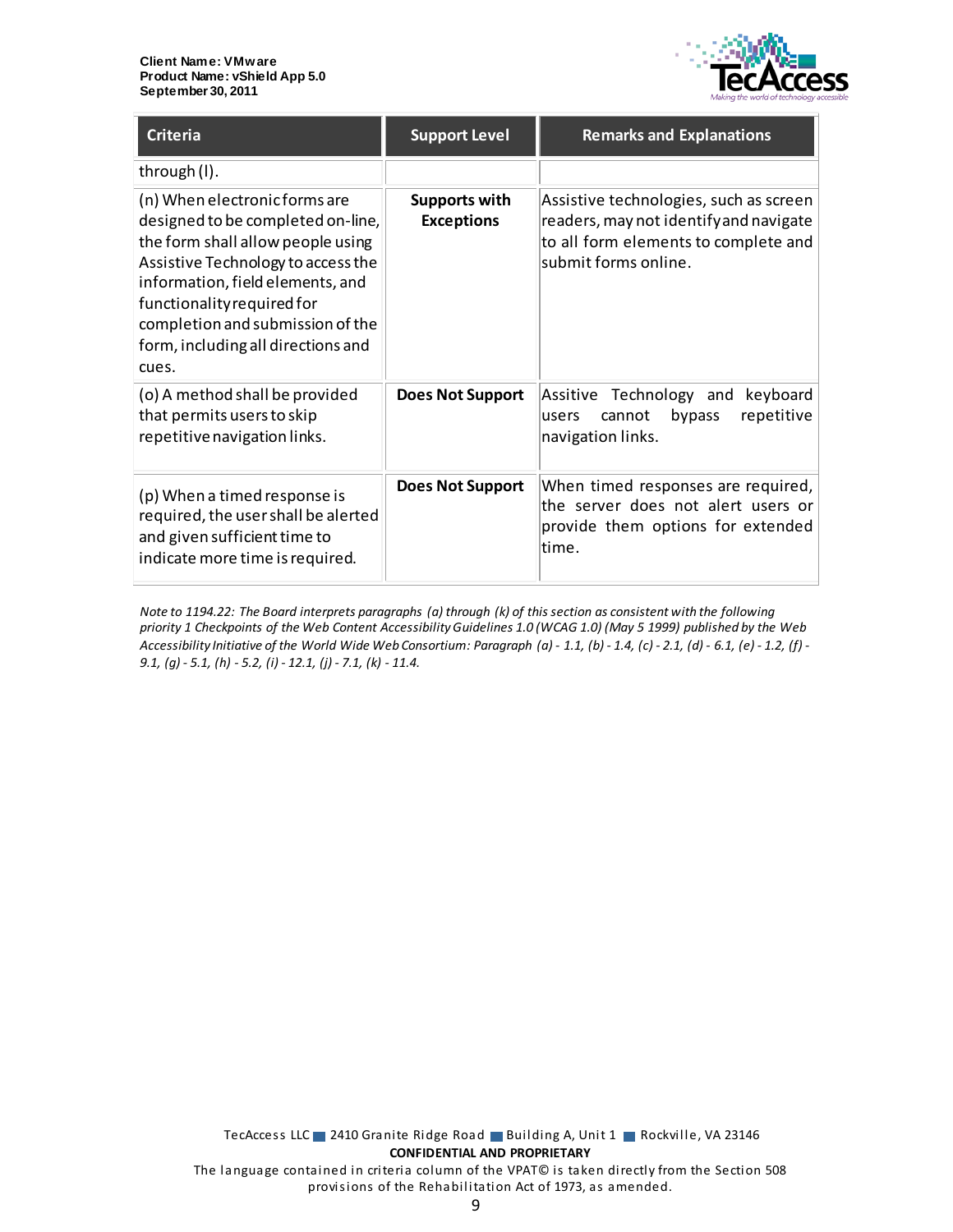

## <span id="page-9-0"></span>**§1194.31 Functional Performance Criteria**

| <b>Criteria</b>                                                                                                                                                                                                                                                                                                                     | <b>Support Level</b>                      | <b>Remarks and Explanations</b>                                                                                                                                                                              |
|-------------------------------------------------------------------------------------------------------------------------------------------------------------------------------------------------------------------------------------------------------------------------------------------------------------------------------------|-------------------------------------------|--------------------------------------------------------------------------------------------------------------------------------------------------------------------------------------------------------------|
| (a) At least one mode of operation<br>and information retrieval that does<br>not require user vision shall be<br>provided, or support for Assistive<br>Technology used by people who<br>are blind or visually impaired shall<br>be provided.                                                                                        | <b>Supports with</b><br><b>Exceptions</b> | Some information retrieval processes<br>and/or operations require vision and<br>may not provide support for assistive<br>technologies.                                                                       |
| (b) At least one mode of operation<br>and information retrieval that does<br>not require visual acuity greater<br>than 20/70 shall be provided in<br>audio and enlarged print output<br>working together or independently,<br>or support for Assistive Technology<br>used by people who are visually<br>impaired shall be provided. | <b>Supports with</b><br><b>Exceptions</b> | Some information retrieval processes<br>and/or operations require vision acuity<br>greater than 20/70 and may not<br>provide<br>for<br>assistive<br>support<br>technologies.                                 |
| (c) At least one mode of operation<br>and information retrieval that does<br>not require user hearing shall be<br>provided, or support for Assistive<br>Technology used by people who<br>are deaf or hard of hearing shall be<br>provided                                                                                           | <b>Supports</b>                           | vShield App 5.0 does not require<br>hearing for information retrieval and<br>operations.<br>Support for hearing<br>devices may be provided.                                                                  |
| (d) Where audio information is<br>important for the use of a product,<br>at least one mode of operation and<br>information retrieval shall be<br>provided in an enhanced auditory<br>fashion, or support for assistive<br>hearing devices shall be provided.                                                                        | <b>Not Applicable</b>                     | vShield App 5.0 does not have audio<br>information.                                                                                                                                                          |
| (e) At least one mode of operation<br>and information retrieval that does<br>not require user speech shall be<br>provided, or support for Assistive<br>Technology used by people with<br>disabilities shall be provided.                                                                                                            | <b>Supports</b>                           | vShield App 5.0 does not require<br>speech for information retrieval or<br>operations.<br>Support for assistive<br>technologies may be provided.                                                             |
| (f) At least one mode of operation<br>and information retrieval that does<br>not require fine motor control or<br>simultaneous actions and that is<br>operable with limited reach and                                                                                                                                               | <b>Supports with</b><br><b>Exceptions</b> | vShield App 5.0 does not require fine<br>motor control or simultaneous actions.<br>Persons with dexterity impairments can<br>perform product operations, with some<br>exceptions.<br>Exceptions include sort |

TecAccess LLC 2410 Granite Ridge Road Building A, Unit 1 Rockville, VA 23146 **CONFIDENTIAL AND PROPRIETARY**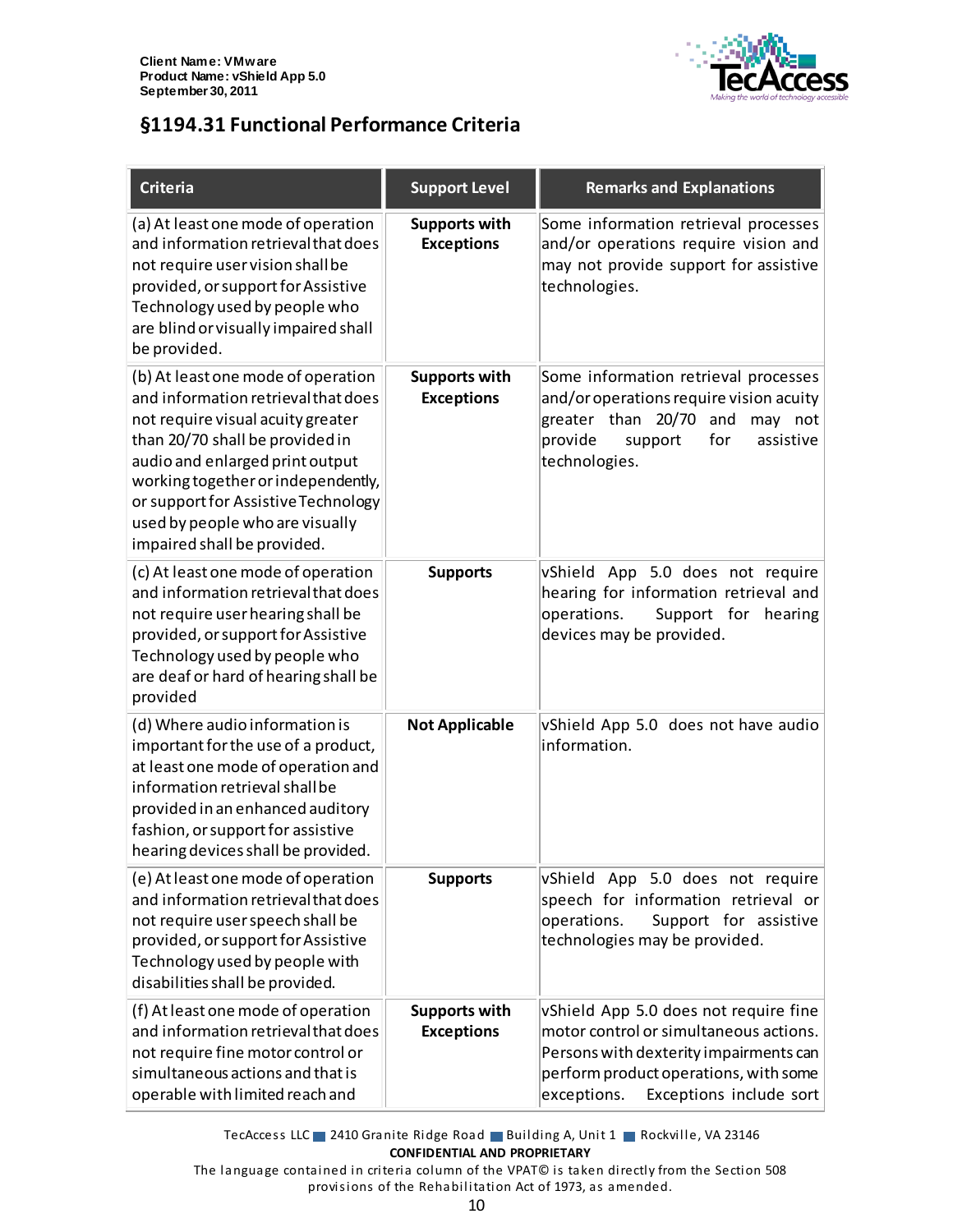

| <b>Criteria</b>             | <b>Support Level</b> | <b>Remarks and Explanations</b>                                                                                                                                                                |
|-----------------------------|----------------------|------------------------------------------------------------------------------------------------------------------------------------------------------------------------------------------------|
| strength shall be provided. |                      | selectors of table column headers, tabs<br>in the Configuration pane, accordion<br>interfaces, a "Refresh" button,<br>interfaces of popup calendars and<br>interfaces within many data tables. |

TecAccess LLC 2410 Granite Ridge Road Building A, Unit 1 Rockville, VA 23146 **CONFIDENTIAL AND PROPRIETARY** The language contained in criteria column of the VPAT© is taken directly from the Section 508 provisions of the Rehabilitation Act of 1973, as amended.